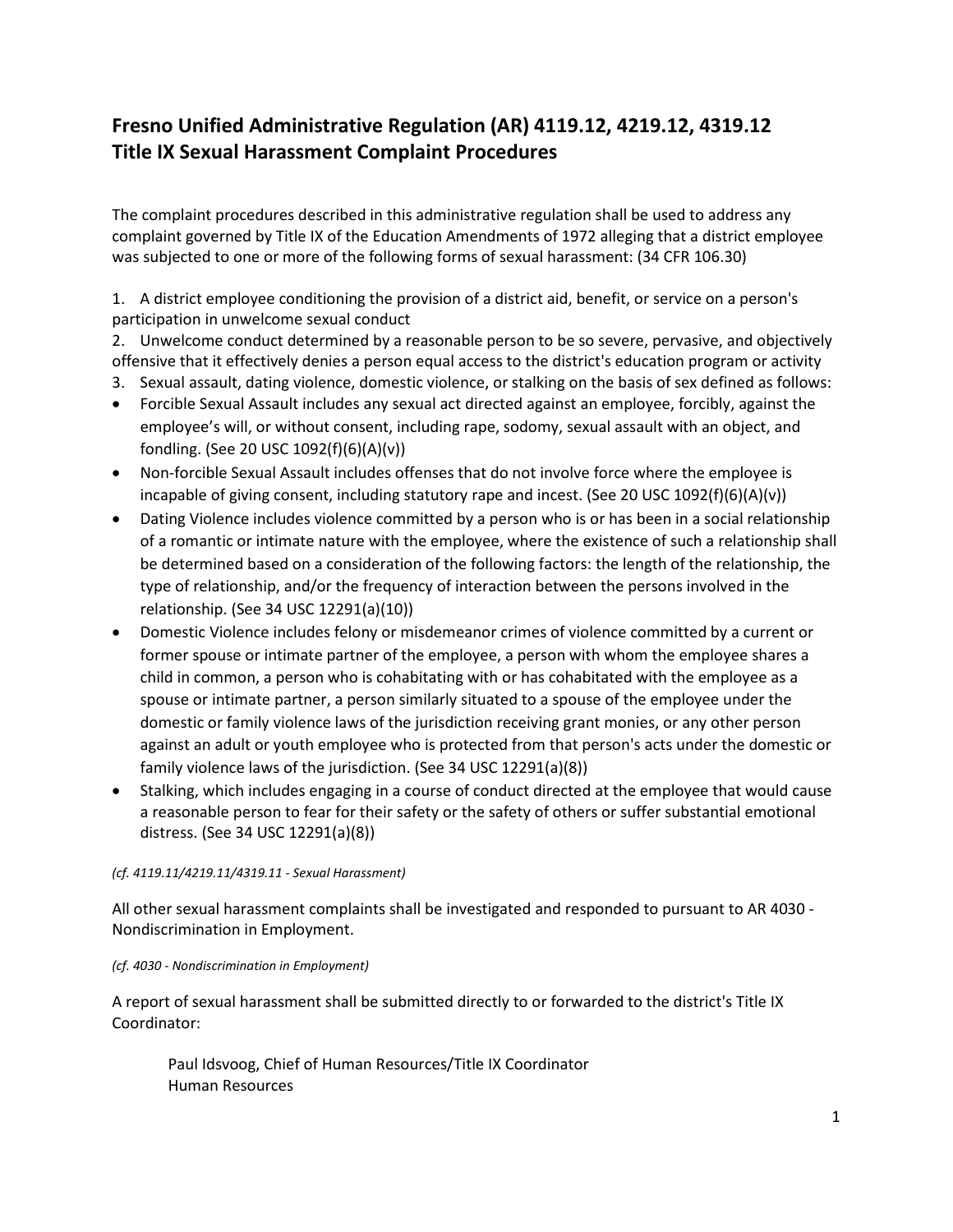Address: 2309 Tulare Street, Fresno, CA 93721 Phone: (559) 457-3730 Email: TitleIX@fresnounified.org

Upon receiving such a report, the Title IX Coordinator shall inform the complainant of the process for filing a formal complaint.

Even if the alleged victim chooses not to file a formal complaint, the Title IX Coordinator shall file a formal complaint in situations in which a safety threat exists. In addition, the Title IX Coordinator may file a formal complaint in other situations as permitted under the Title IX regulations. In such cases, the alleged victim is not a party to the case, but will receive notices as required by the Title IX regulations at specific points in the complaint process.

A formal complaint, with the complainant's physical or digital signature, may be filed with the Title IX Coordinator in person, by mail, by email, or by any other method authorized by the district. (34 CFR 106.30)

The Superintendent or designee shall ensure that the Title IX Coordinator, investigator, decision-maker, or a facilitator of an informal resolution process does not have a conflict of interest or bias for or against complainants or respondents generally or an individual complainant or respondent, and that such persons receive training in accordance with 34 CFR 106.45. (34 CFR 106.45)

### Supportive Measures

Upon receipt of a report of Title IX sexual harassment, even if a formal complaint is not filed, the Title IX Coordinator shall promptly contact the complainant to discuss the availability of supportive measures which are nondisciplinary, nonpunitive, and do not unreasonably burden the other party. Such measures may include, but are not limited to, counseling, extensions of deadlines, modifications of work schedules, mutual restrictions on contact, changes in work locations, leaves of absence, increased security, and monitoring of certain areas of the campus. The Title IX Coordinator shall consider the complainant's wishes with respect to supportive measures. (34 CFR 106.30, 106.44)

### Administrative Leave

If a district employee is the respondent, the employee may be placed on administrative leave during the pendency of the formal complaint process. (34 CFR 106.44(d))

If the respondent is a student, the district may, on an emergency basis, remove the student from the district's education program or activity, provided that the district conducts an individualized safety and risk analysis, determines that removal is justified due to an immediate threat to the physical health or safety of any student or other individual arising from the allegations, and provides the student with notice and an opportunity to challenge the decision immediately following the removal. This authority to remove a student does not modify a student's rights under the Individuals with Disabilities Education Act or Section 504 of the Rehabilitation Act of 1973. (34 CFR 106.44)

### Dismissal of Complaint

The Title IX Coordinator shall dismiss a formal complaint if the alleged conduct would not constitute sexual harassment as defined in 34 CFR 106.30 even if proved. The Title IX Coordinator shall also dismiss any complaint that did not occur in the district's education program or activity or did not occur against a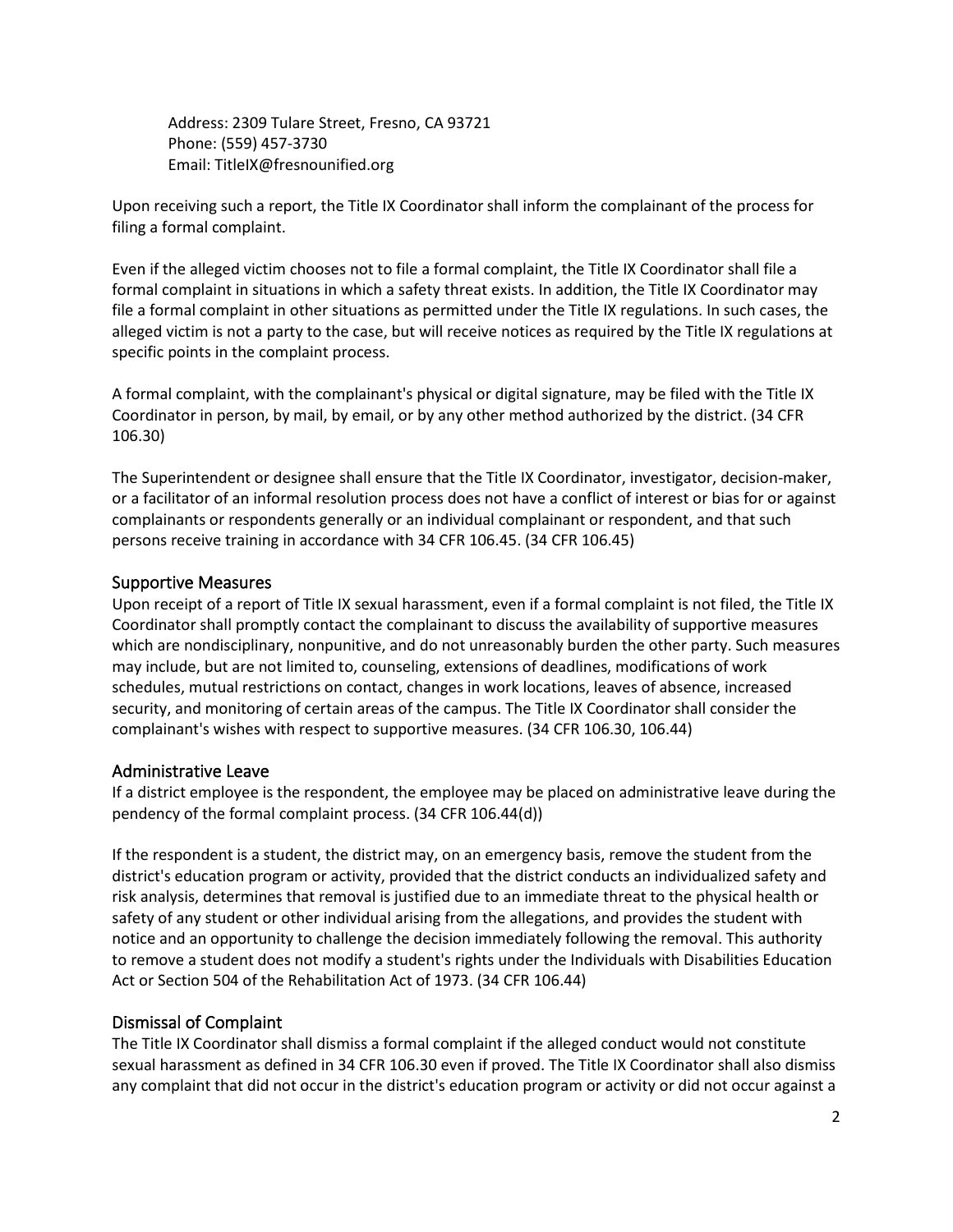person in the United States, and may dismiss a formal complaint if the complainant notifies the district in writing that the complainant would like to withdraw the complaint or any allegations in the complaint, the respondent is no longer employed by the district, or sufficient circumstances prevent the district from gathering evidence sufficient to reach a determination with regard to the complaint. (34 CFR 106.45)

Upon dismissal, the Title IX Coordinator shall promptly, and simultaneously to the parties, send written notice of the dismissal and the reasons for the dismissal. (34 CFR 106.45)

If a complaint is dismissed on the grounds that the alleged conduct does not constitute sexual harassment as defined in 34 CFR 106.30, the conduct may still be addressed pursuant to AR 4030 - Nondiscrimination in Employment as applicable.

## Informal Resolution Process

When a formal complaint of sexual harassment is filed, the district may offer an informal resolution process, such as mediation, at any time prior to reaching a determination regarding responsibility. The district shall not require a party to participate in the informal resolution process or to waive the right to an investigation and adjudication of a formal complaint. (34 CFR 106.45)

The district may facilitate an informal resolution process provided that the district: (34 CFR 106.45)

1. Provides the parties with written notice disclosing the allegations, the requirements of the informal resolution process, the right to withdraw from the informal process and resume the formal complaint process, and any consequences resulting from participating in the informal resolution process, including that records will be maintained or could be shared.

2. Obtains the parties' voluntary, written consent to the informal resolution process

### Formal Complaint Process

If a formal complaint is filed, the Title IX Coordinator shall provide the known parties with written notice of the following: (34 CFR 106.45)

1. The district's Title IX complaint process, including any informal resolution process

2. The allegations potentially constituting sexual harassment with sufficient details known at the time, including the identity of parties involved in the incident if known, the conduct allegedly constituting sexual harassment, and the date and location of the alleged incident if known. Such notice shall be provided with sufficient time for the parties to prepare a response before any initial interview.

If, during the course of the investigation, the district investigates allegations about the complainant or respondent that are not included in the initial notice, the Title IX Coordinator shall provide notice of the additional allegations to the parties.

3. A statement that the respondent is presumed not responsible for the alleged conduct and that a determination regarding responsibility is made at the conclusion of the complaint process

4. The opportunity for the parties to have an advisor of their choice who may be, but is not required to be, an attorney, and the ability to inspect and review evidence

5. The prohibition against knowingly making false statements or knowingly submitting false information during the complaint process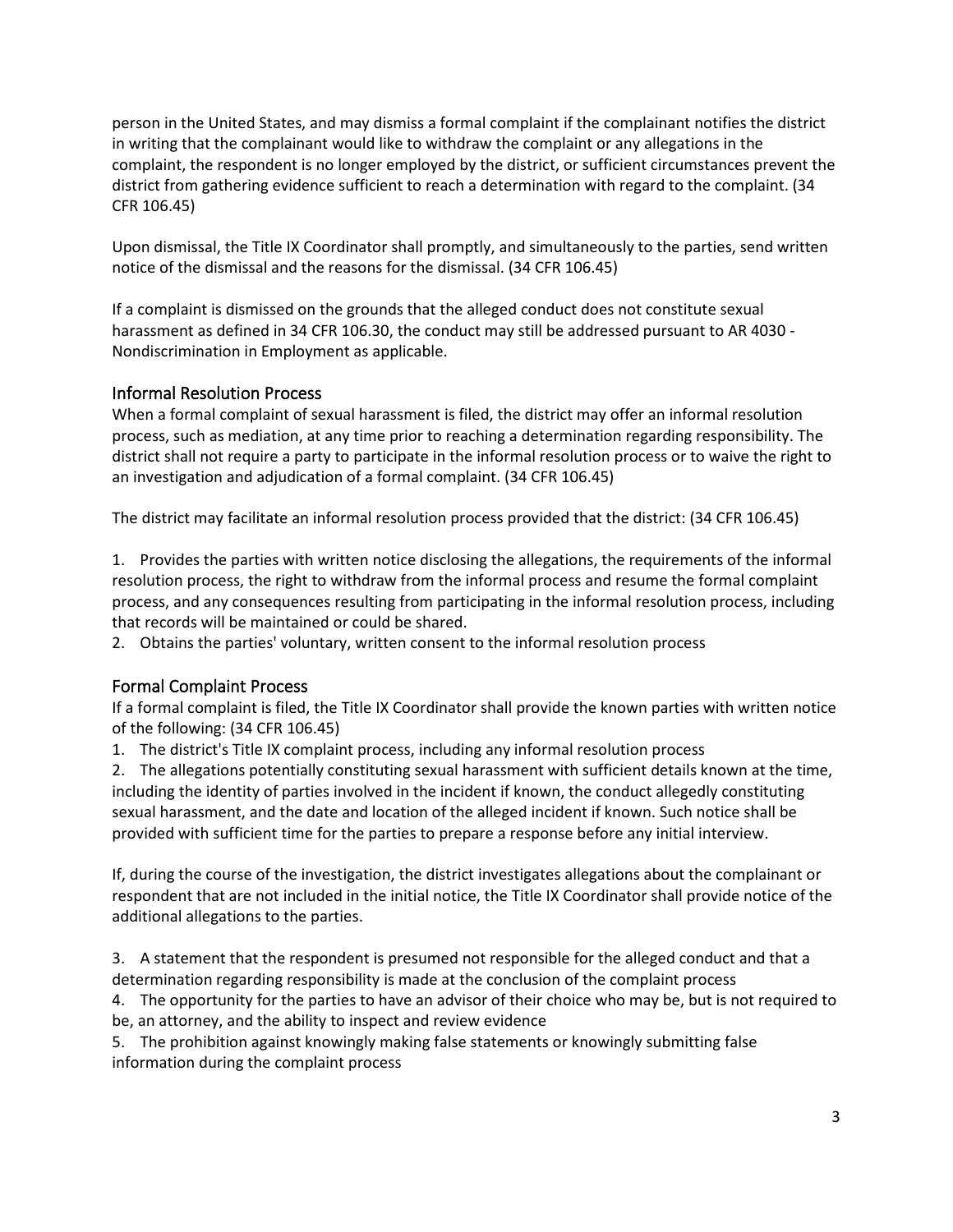The above notice shall also include the name of the investigator, facilitator of an informal process, and decision-maker and shall provide either party with no less than three calendar days to raise concerns of conflict of interest or bias regarding any of these persons.

During the investigation process, the district shall: (34 CFR 106.45)

1. Provide an equal opportunity for the parties to present witnesses, including fact and expert witnesses, and other inculpatory and exculpatory evidence

2. Not restrict the ability of either party to discuss the allegations under investigation or to gather and present relevant evidence

3. Provide the parties with the same opportunities to have others present during any grievance proceeding, including the opportunity to be accompanied to any related meeting or proceeding by the advisor of their choice, who may be, but is not required to be, an attorney

4. Not limit the choice or presence of an advisor for either the complainant or respondent in any meeting or grievance proceeding, although the district may establish restrictions regarding the extent to which the advisor may participate in the proceedings as long as the restrictions apply equally to both parties

5. Provide, to a party whose participation is invited or expected, written notice of the date, time, location, participants, and purpose of all investigative interviews or other meetings, with sufficient time for the party to prepare to participate

6. Send in an electronic format or hard copy to both parties and their advisors, if any, any evidence obtained as part of the investigation that is directly related to the allegations raised in the complaint, including the evidence upon which the district does not intend to rely in reaching a determination regarding responsibility and inculpatory or exculpatory evidence obtained by a party or other source, so that each party can meaningfully respond to the evidence, and provide the parties at least 10 days to submit a written response for the investigator to consider prior to the completion of the investigative report

7. Objectively evaluate all relevant evidence, including both inculpatory and exculpatory evidence, and determine credibility in a manner that is not based on a person's status as a complainant, respondent, or witness

8. Create an investigative report that fairly summarizes relevant evidence and, at least 10 days prior to the determination of responsibility, send to the parties and their advisors, if any, the investigative report in an electronic format or a hard copy, for their review and written response

9. After sending the investigative report to the parties for review and before a decision-maker reaches a determination regarding responsibility, the decision-maker must afford each party the opportunity to submit written, relevant questions that the party wants asked of any party or witness, provide each party with the answers, and allow for additional, limited follow-up questions from each party

Questions and evidence about the complainant's sexual predisposition or prior sexual behavior are not relevant, unless such questions and evidence are offered to prove that someone other than the respondent committed the conduct alleged by the complainant or if the questions and evidence concern specific incidents of the complainant's prior sexual behavior with respect to the respondent and are offered to prove consent.

The district shall maintain confidentiality and privacy rights of all parties to the complaint shall be maintained in accordance with applicable state and federal laws, except as may be permitted or required by law to carry out the purposes of this formal Title IX complaint process.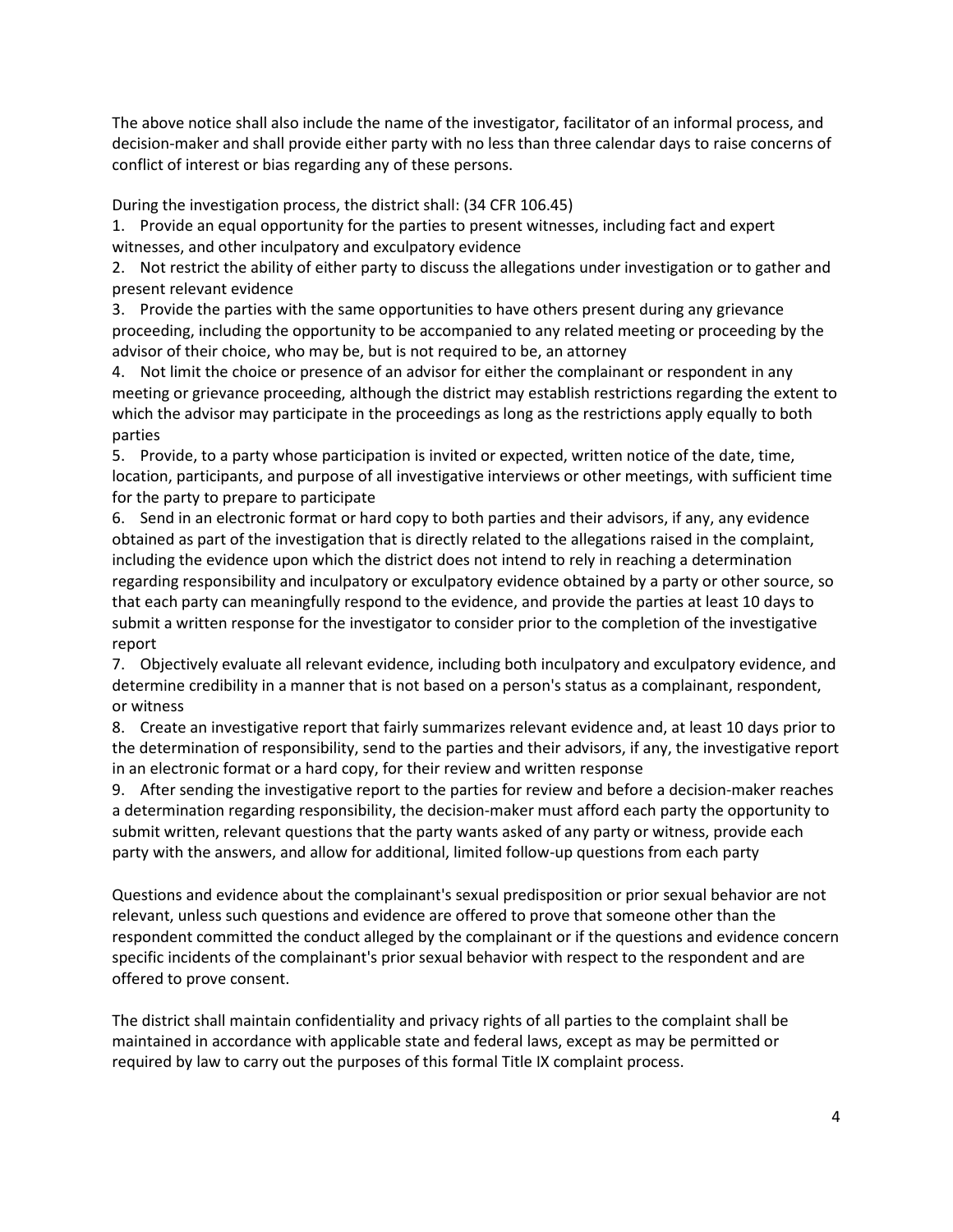If the complaint is against an employee, rights conferred under an applicable collective bargaining agreement shall be applied to the extent they do not conflict with the Title IX requirements.

### Written Decision

The Superintendent shall designate an employee as the decision-maker to determine responsibility for the alleged conduct, who shall not be the Title IX Coordinator or a person involved in the investigation of the matter. (34 CFR 106.45)

The decision-maker shall issue, and simultaneously provide to both parties, a written decision as to whether the respondent is responsible for the alleged conduct. (34 CFR 106.45)

The written decision shall be issued within 60 calendar days of the receipt of the complaint.

The timeline may be temporarily extended for good cause with written notice to the complainant and respondent of the extension and the reasons for the action. (34 CFR 106.45)

In making this determination, the district shall use the "preponderance of the evidence" standard for all formal complaints of sexual harassment. (34 CFR 106.45)

The written decision shall include the following: (34 CFR 106.45)

1. Identification of the allegations potentially constituting sexual harassment as defined in 34 CFR 106.30

2. A description of the procedural steps taken from receipt of the formal complaint through the written decision, including any notifications to the parties, interviews with parties and witnesses, site visits, methods used to gather other evidence, and hearings held if the district includes hearings as part of the grievance process

- 3. Findings of fact supporting the determination
- 4. Conclusions regarding the application of the district's code of conduct to the facts

5. A statement of, and rationale for, the result as to each allegation, including a decision regarding responsibility, any disciplinary sanctions the district imposes on the respondent, and whether remedies designed to restore or preserve equal access to the district's educational program or activity will be provided by the district to the complainant

6. The district's procedures and permissible bases for the complainant and respondent to appeal

### Appeals

Either party may appeal the district's decision or dismissal of a formal complaint or any allegation in the complaint, if the party believes that a procedural irregularity affected the outcome, new evidence is available that could affect the outcome, or a conflict of interest or bias by the Title IX Coordinator, investigator(s), or decision-maker(s) affected the outcome. If an appeal is filed, the district shall: (34 CFR 106.45)

1. Notify the other party in writing when an appeal is filed and implement appeal procedures equally for both parties

2. Ensure that the decision-maker(s) for the appeal is trained in accordance with 34 CFR 106.45 and is not the same decision-maker(s) who reached the determination regarding responsibility or dismissal, the investigator(s), or the Title IX Coordinator

3. Give both parties a reasonable, equal opportunity to submit a written statement in support of, or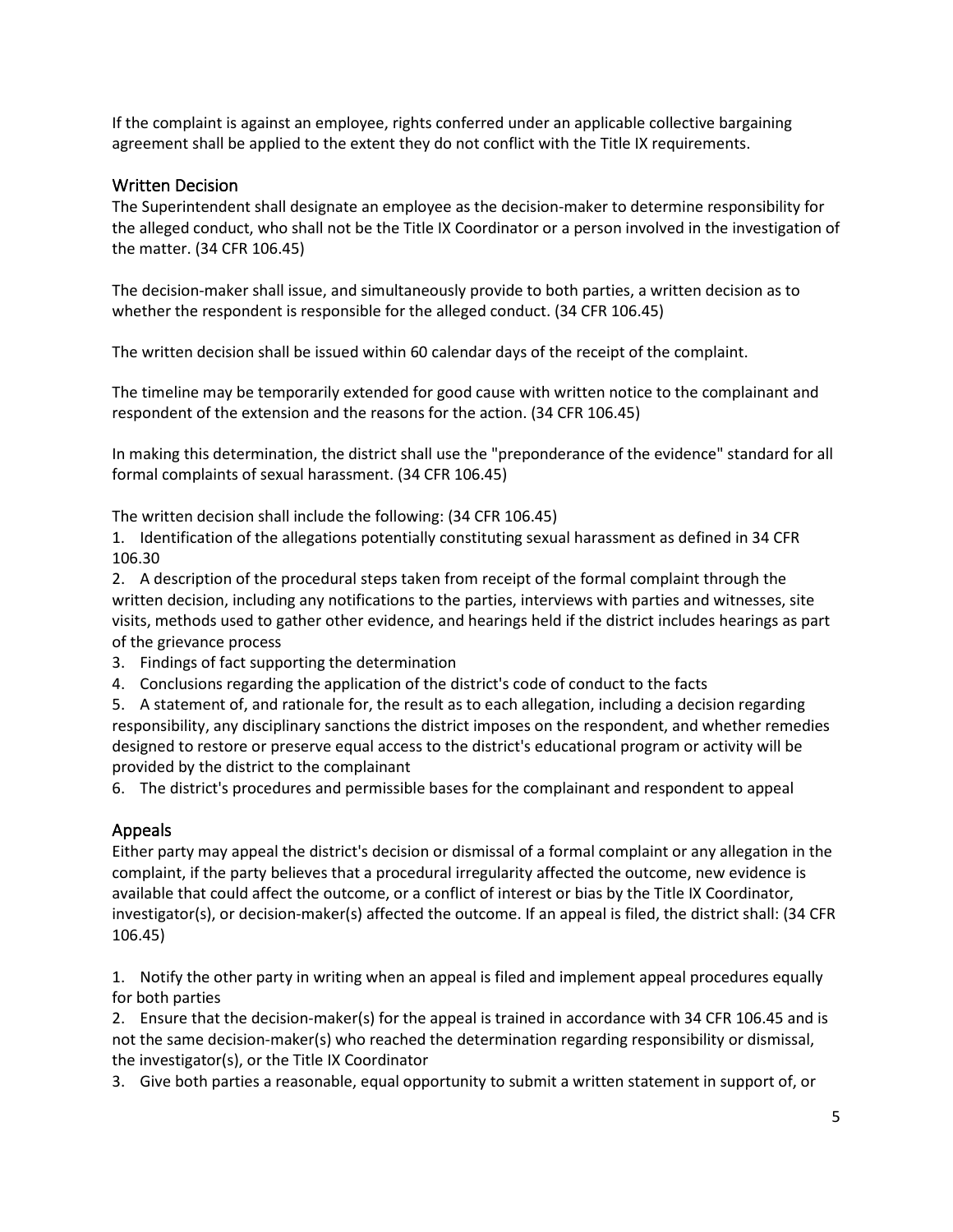challenging, the outcome

- 4. Issue a written decision describing the result of the appeal and the rationale for the result
- 5. Provide the written decision simultaneously to both parties

An appeal must be filed in writing within 10 calendar days of receiving the determination, stating the grounds for the appeal and including any relevant documentation in support of the appeal. Appeals submitted after this deadline are not timely and shall not be considered. Either party has the right to file a complaint with the U.S. Equal Employment Opportunity Commission.

A written decision shall be provided to the parties within 20 calendar days from the receipt of the appeal.

### Remedies

When a determination of responsibility for sexual harassment has been made against the respondent, the district shall provide remedies to the complainant. Such remedies may include the same individualized services described above in the section "Supportive Measures," but need not be nondisciplinary or nonpunitive and need not avoid burdening the respondent. (34 CFR 106.45)

#### Disciplinary Actions

The district shall not impose any disciplinary sanctions or other actions against a respondent, other than supportive measures as described above in the section "Supportive Measures," until the complaint procedure has been completed and a determination of responsibility has been made. (34 CFR 106.44)

When an employee is found to have committed sexual harassment or retaliation, the district shall take appropriate disciplinary action, up to and including dismissal, in accordance with applicable law and collective bargaining agreement.

*(cf. 4117.7/4317.7 - Employment Status Report) (cf. 4118 - Dismissal/Suspension/Disciplinary Action) (cf. 4119.11/4219.11/4319.11 - Sexual Harassment) (cf. 4218 - Dismissal/Suspension/Disciplinary Action)*

### Record-Keeping

The Superintendent or designee shall maintain for a period of seven years a record of all reported cases and Title IX investigations of sexual harassment, any determinations of responsibility, any audio or audiovisual recording and transcript if applicable, any disciplinary sanctions imposed, any remedies provided to the complainant, any appeal or informal resolution and the results therefrom, and responses made pursuant to 34 CFR 106.44. (34 CFR 106.45)

The Superintendent or designee shall also maintain for a period of seven years all materials used to train the Title IX Coordinator, investigator(s), decision-maker(s), and any person who facilitates an informal resolution process. The district shall make such training materials publicly available on its web site, or if the district does not maintain a web site, available upon request by members of the public. (34 CFR 106.45)

#### *(cf. 3580 - District Records)*

*Fresno Unified School District prohibits discrimination, harassment, intimidation, and bullying based on actual or perceived race, color,*